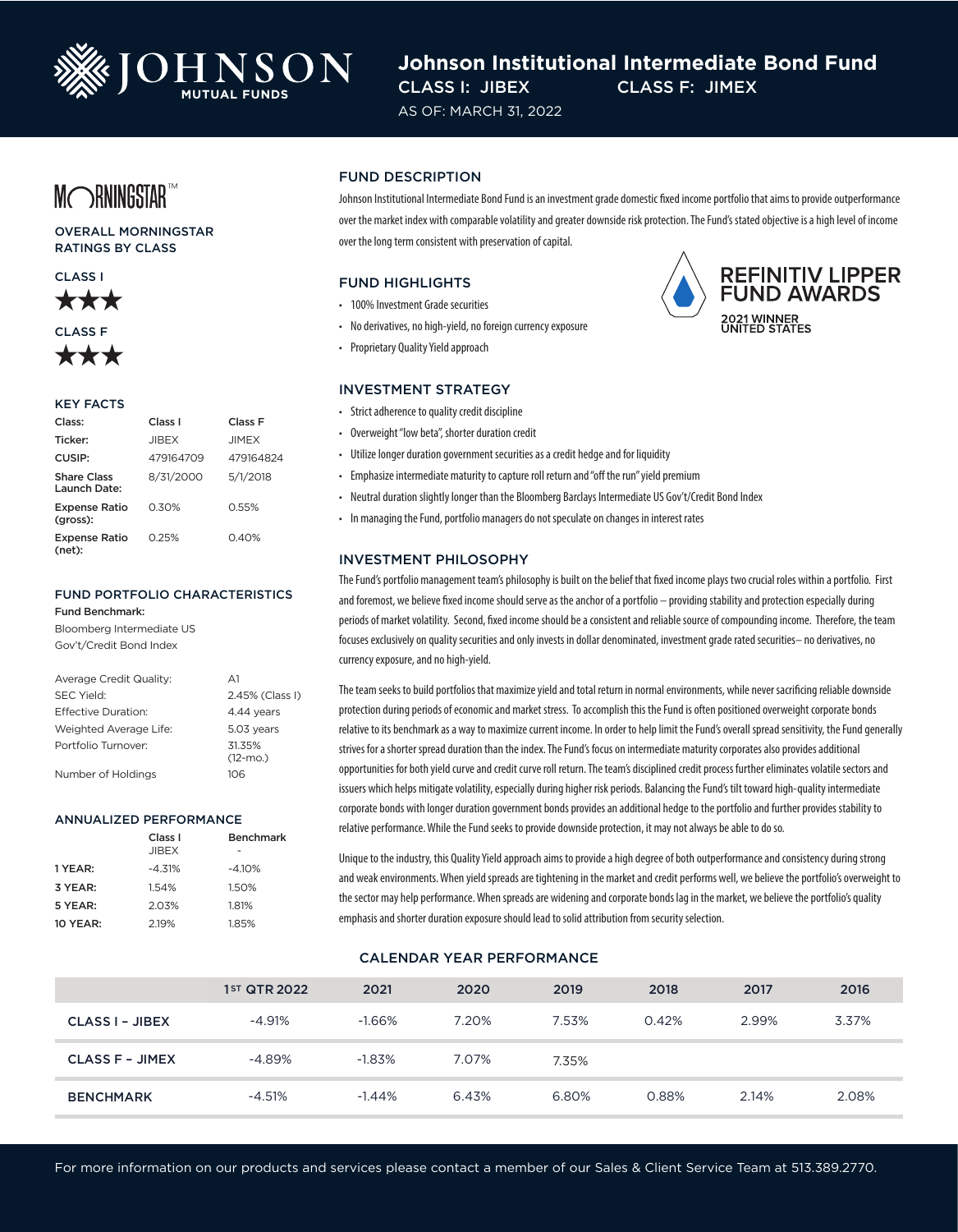Munis



# FIXED INCOME

# PORTFOLIO MANAGEMENT TEAM:

#### Jason Jackman, CFA

- President
- 29 Years Industry Experience

# Michael Leisring, CFA

- Chief Investment Officer-Fixed Income & Portfolio Manager
- 24 Years Industry Experience

## Brandon Zureick, CFA

- Director & Portfolio Manager
- 14 Years Industry Experience

## David Theobald, CFA

- Senior Portfolio Manager
- 15 Years Industry Experience

JOHNSON BLOOMBERG INTERMEDIATE US GOV'T/CREDIT BOND INDEX

0% 10% 20% 30% 40% 50% 60% 70%

The data represented herein reflects past performance and is not a quarantee of future results. The return and principal value of your investment will fluctuate and be more or less than their original cost at the time of r Average quality is indicative of the average quality of the securities in the Fund and not the Fund itself. Ratings are based on quality ratings provided by Moody's and Standard & Poor's. The Adviser has contractually agre waive a portion (0.05%) of its management fees for the Johnson Institutional Intermediate Bond Fund, at least through April 30, 2022, so that the Management Fee is 0.25% for the period. The Adviser may not unilaterally change the contract until May 1, 2022. Additionally, a portion (0.10%) of the 12b-1 fee is also being waived through April 30, 2022 for the Class F Shares. Absent such arrangements, which cannot be changed without Board approval, the returns may have been lower. For more information, please carefully read the most recent prospectus dated May 1, 2021. To obtain a prospectus for the Fund, please contact Johnson Mutual Funds at 513-661-3100 or 800-541-0170.

Shares in the Fund may fluctuate, sometimes significantly, based on interest rates, market conditions, credit quality and other factors. In a rising interest rate environment, the value of an income fund is likely to fall. bond values will dedine as interest rates rise. The market's behavior is unpredictable and there can be no guarantee that the Fund will achieve its goal. The Fund's performance could be affected if borrowers pay back princ certain debt securities before or after the market anticipates such payments, shortening or lengthening their duration, and could magnify the effect of the rate increase on such security's price. To the extent the Fund inv heavily in particular bond market sectors, its performance will be especially sensitive to developments that significantly affect those sectors. When issued/delayed-delivery securities can have a leverage-like effect on th which may increase fluctuations in the Fund's share price and may cause the Fund to liquidate positions when it may not be advantageous to do so to satisfy its purchase obligations.

Morningstar depends upon investment firms to provide it with accurate and complete data. To the extent that Morningstar receives data deficient in any way, the data and statistics provided by Morningstar may be compromised In addition, because the data contained in Morningstar's database are primarily comprised of historical performance statistics neither the data nor Morningstar's analysis of them can be relied upon to predict or assess fut performance of an individual investment, any particular industry segment or the totality of all strategies or investment vehicles in a particular industry. Morningstar does not provide investment advice or act as an invest advisor to anyone in any jurisdiction with respect to any information, data, analyses or opinions contained herein. All such information, data, analyses and opinions are subject to change without notice.

©2022 Morningstar. All Rights Reserved. The information contained herein: (1) is proprietary to Morningstar and/or its content providers; (2) may not be copied or distributed; and (3) is not warranted to be accurate, compl timely. Neither Morningstar nor its content providers are responsible for any damages or losses arising from any use of this information. Past performance is no guarantee of future results.

The Morningstar Rating™ for funds, or "star rating", is calculated for managed products (including mutual funds, variable annuity and variable life subaccounts, exchange-traded funds, dosed-ended funds, and separate accoun with at least a three-year history. Exchange-traded funds and open-ended mutual funds are considered a single population for comparative purposes. It is calculated based on a Morningstar Risk-Adjusted Return measure that accounts for variation in a managed product's monthly excess performance, placing more emphasis on downward variations and rewarding consistent performance. The top 10% of products in each product category receive 5 stars, the next 22.5% receive 4 stars the next 35% receive 3 stars, the next 22.5% receive 2 stars, and the bottom 10% receive 1 star. The Overall Morningstar Rating for a managed product is derived from a weighted average the performance figures associated with its three-, five-, and 10-year (if applicable) Morningstar Rating metrics. The weights are: 100% three-year rating for 36-59 months of total returns, 60% five-year rating/40% three-y rating for 60-119 months of total returns, and 50% 10-year rating/30% five-year rating/20% three-year rating for 120 or more months of total returns. While the 10-year overall star rating formula seems to give the most wei to the 10-year period, the most recent three-year period actually has the greatest impact because it is included in all three rating periods.

# QUALITY WEIGHTINGS: